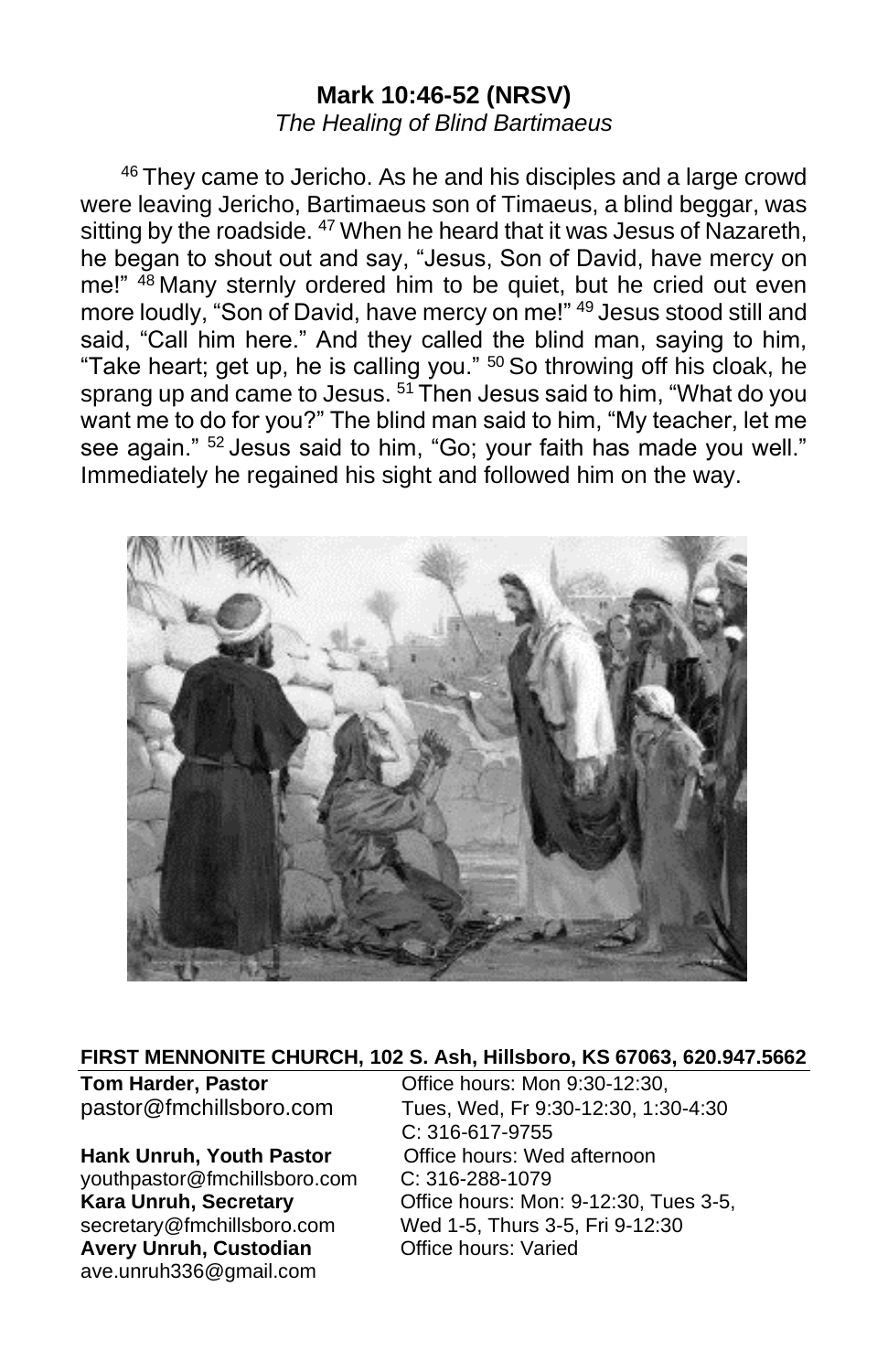

# **FIRST MENNONITE** CHURCH

 In Christ – Making Disciples through Loving Relationships.

Worship 10:30 a.m.

# **Sunday October 24, 2021 "What do you want me to do for you?"**

## **GATHERING**

Gathering Music **Deb Ewert** Welcome and Announcements The Communication of the Kelly Linnens Prelude to Worship **Deb** Ewert \*Call to Worship **VT 874** Kelly Linnens \*Prayer \*Hymn Jesus Calls Us VT 30 The Psalm Psalm 34:1-8 *I will bless the LORD at all times; his praise shall continually be in my mouth.* **My soul makes its boast in the LORD; let the humble hear and be glad.** O magnify the LORD with me, and let us exalt his name together. **I sought the LORD, and he answered me, and delivered me from all my fears.** *Look to him, and be radiant; so your faces shall never be ashamed.* **This poor soul cried, and was heard by the LORD, and was saved from every trouble.** *The angel of the LORD encamps around those who fear him, and delivers them.* **O taste and see that the LORD is good;**  *happy are those who take refuge in him.* Hymn Taste and See VT 467 Time for Children **Julie Linnens SHARING** Sharing and Prayer **Pastor Tom**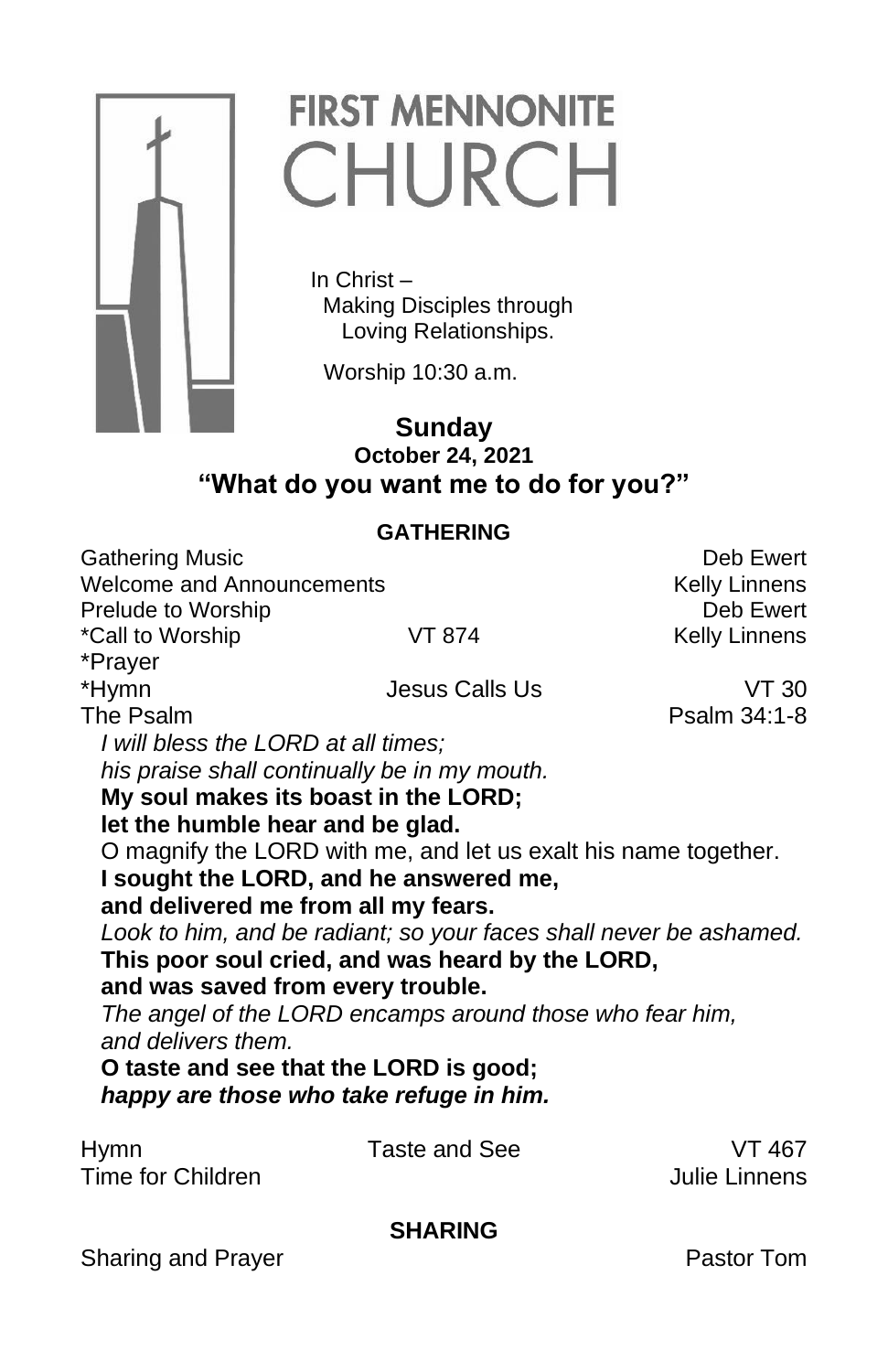Hymn For the Healing of the Nations VT 705

#### **LISTENING**

| The Lesson<br>Sermon   | What do you want me to do for you?           | Mark 10:46-52<br>Pastor Tom |
|------------------------|----------------------------------------------|-----------------------------|
| <b>Hymn</b><br>Sending | <b>RESPONDING</b><br>Healer of Our Every III | VT 644                      |

Postlude Deb Ewert

*A WARM WELCOME TO ALL who are gathered to worship, wherever you are, and whenever you watch this service!*

## **First Mennonite Church of Halstead, KS will be hosting a Hog Roast**

today from 5-7 p.m at the South Park Gazebo on 3rd and Locust St. in Halstead. This pulled pork meal will be by donation with proceeds going toward the WDC Hope Fund. This fund provides financial support for WDC congregations affected by Covid-19 and other disasters. Be sure to bring your lawn chairs and enjoy music by the Smokey Valley Bluegrass Band.

#### **Tabor College presents Dr. David S. Janzen, tomorrow, Oct. 25:**

President Janzen is the fifth speaker in the vocation and service lecture series "Exaudio: Listen and Live." Janzen, a 1990 graduate of Tabor, was named the college's 14th president in May 2021.He will be giving the following presentations in the Richert Auditorium:

> **Monday, Oct. 25 at 10 a.m.:** "Career or Calling− Asking the Right Questions"

**Monday, Oct. 25 at 7 p.m.:** "The Paradox of Christian Entrepreneurship"

*The Tabor Lectureship in Vocation and Service is an annual academic lectureship in which a scholar is invited to present on a meaningful expression of Christian discipleship that arises from his or her professional discipline.*

**Hillsboro's annual Trick or Treat So Others Can Eat is this Wednesday, October 27 from 7-8 p.m.** You are invited to leave nonperishable goods on your porch to donate to Main Street Ministries, which will be picked up by area youth groups.

**Jordan Feliz "Next to Me" tour is coming to Tabor College October 29 at 7 p.m. in the Shari Flaming Center for the Arts!** [Tickets are on](https://tabor.universitytickets.com/w/event.aspx?id=1523&r=ad091ac1ff3a49beab299adb20854950)  [sale now:](https://tabor.universitytickets.com/w/event.aspx?id=1523&r=ad091ac1ff3a49beab299adb20854950) VIP tickets \$45 (early entry and Q&A with Jordan), Main Floor